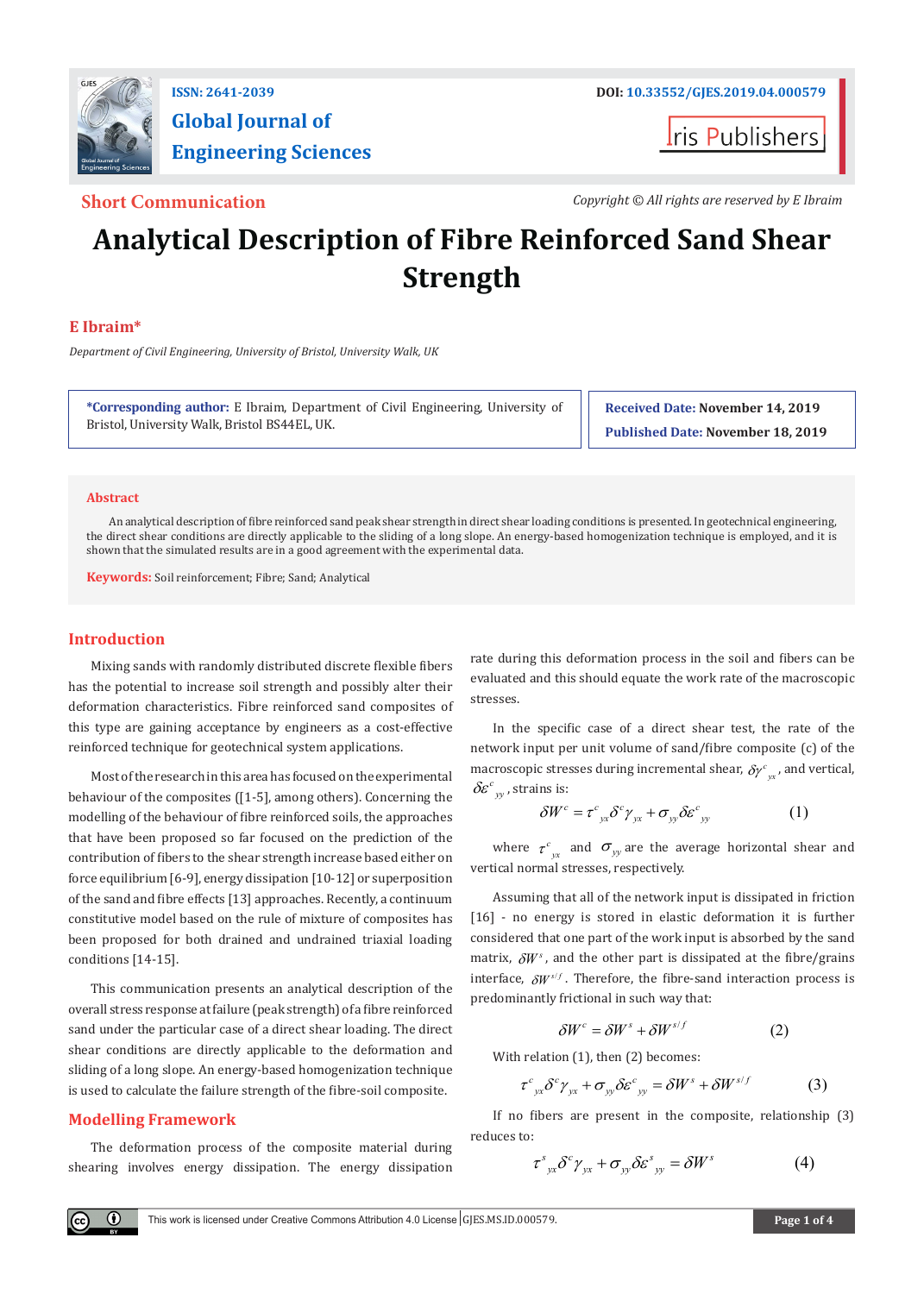where  $\tau^s_{yx}$  and  $\delta \! {\boldsymbol{\mathcal{E}}}^s_{yy}$  would also represent the shear stress and the incremental normal strain, respectively, of an unreinforced equivalent sand matrix system under direct shear conditions. Further developments of (4) should lead to the flow rule as originally proposed by [16]. Assuming that the rate of energy dissipation per unit volume of the soil,  $\delta W^s$ , the rate of change of horizontal displacement and the thickness of the simple shear zone are all identical in both fibre reinforced and unreinforced specimens, subtracting (4) from (3) and dividing the relationships by  $\delta y_{xx}$ , one obtains the expression of the shear stress contribution of fibers  $\tau^f_{yx}$ , as:

$$
\tau_{yx}^f = \sigma_{yy} \left( \tan \psi^c - \tan \psi^s \right) + \frac{1}{\delta \gamma_{yx}} \delta W^{s/f}
$$
 (5)

which considers that

$$
\tan \psi^c = \frac{-\delta \varepsilon^c_{yy}}{\delta \gamma_{yx}}, \quad \text{and} \quad \tan \psi^s = \frac{-\delta \varepsilon^s_{yy}}{\delta \gamma_{yx}} \tag{6}
$$

with  $\psi^c$  and  $\psi^s$  representing the dilation angle of the composite and sand, respectively.

If  $\psi^c$  and  $\psi^s$  are known variables, then the net shear stress contribution of fibers (3) can be predicted once the energy dissipation rate per unit volume due to the interaction between the fibers and the sand matrix,  $\delta W^{s/f}$ , estimated.

# **Fibre/Sand Energy Dissipation**

The fibers are assumed to be distributed uniformly in space with a random distribution of orientation.

The fibre concentration throughout the entire specimen is defined by:

$$
\rho = \frac{V_f}{V} \tag{7}
$$

where  $\bm{{\mathsf{V}}}_\text{f}$  represents the volume of fibers and V the volume of the entire specimen.

The fibers are considered to be straight, cylindrical in shape with the length *l* and radius *r*. The slenderness of the fibre is described by the aspect ratio  $\eta = l/2r$ .

In direct shear test, the deformation process is assumed to occur only within the simple shear zone across the sample center with the upper and lower parts of the specimen considered rigid blocks. All the fibers contained in the middle layer are assumed to intersect the shear zone, and as the deformation process advances, the fibers slip and friction between the fibers and the sand will also develop beyond this area. The frictional shear stresses generated between the sand and fibers,  $(\tau_{s/f})$ , is assumed to be uniformly distributed along the fibre and it depends on the magnitude of the stress normal to the fibre surface,  $(\sigma_n)$ , and the friction angle of the sand-fibre interface  $(\varphi_{s/f})$ ,  $\tau_{s/f} = \sigma_n \tan \varphi_{s/f}$ . For simplicity, the fibre normal stress,  $(\sigma_n)$ , is taken to be the same for all the fibers irrespective of their orientation, and equal to the mean of the vertical specimen stress, ( $\sigma_w$ ), and horizontal stresses, ( $\sigma_w$ ) and

 $({\sigma}_{zz})$ :  ${\sigma}_{\eta} = ({\sigma}_{yy} + {\sigma}_{xx} + {\sigma}_{yy})/3$ , with  ${\sigma}_{xx} \approx 0.4 {\sigma}_{yy}$  for direct shear test conditions. However, the amount of the fibers involved in the process is associated with the particular kinematics which develops within the shear zone and it is assumed that only those fibers oriented in the direction of the tensile composite strain will finally contribute to the overall strength increase.



Experimental data presented by [7] on direct shear test showed that at peak stresses, within the deforming shear zone, there was good uniformity of strain, and the horizontal direction was a plane of zero linear extension. Based on this evidence, the Mohr's circle of incremental strain is constructed (Figure 1) and it can be observed that all the directions between  $(π/2 - ψ<sup>c</sup>)$  and π, represent directions of extension linear incremental strain.

As proposed by [10], a space with ordered fibers can be further introduced; all fibers contained within the middle layer of the specimen are moved in a parallel manner to the origin of that space. In this way, all the fibers are contained by a sphere with radius  $R<sub>s</sub> = (R<sub>s</sub> = l/2)$ , Figure 2. Such transformation is admissible since the energy dissipation rate in fibers is dependent only on their orientation, being independent on their location in the sample [10].

The energy dissipation rate due to the slip along its length for a single fibre oriented in the direction  $\alpha$  (Figure 2) is:

$$
W = 2\pi r l \tau_{s/f} l \delta \varepsilon^c \alpha \tag{8}
$$

where  $\delta \varepsilon^c \alpha$  is the strain increment along  $\alpha$  direction of the fibre-sand composite material given by:

$$
\delta \varepsilon^c \alpha = \frac{1}{2} \Big[ \delta \varepsilon^s_{yy} - \delta \varepsilon^s_{yy} \cos 2\alpha - \delta \gamma_{yx} \sin 2\alpha \Big] \tag{9}
$$

Due to the symmetry of the deformation pattern and random distribution of the fibers, the energy dissipation rate in fibers can be integrated only over one-quarter of the sphere (ABCD, Figure 2) and as the deformation takes place on the (xOy) plane (plane strain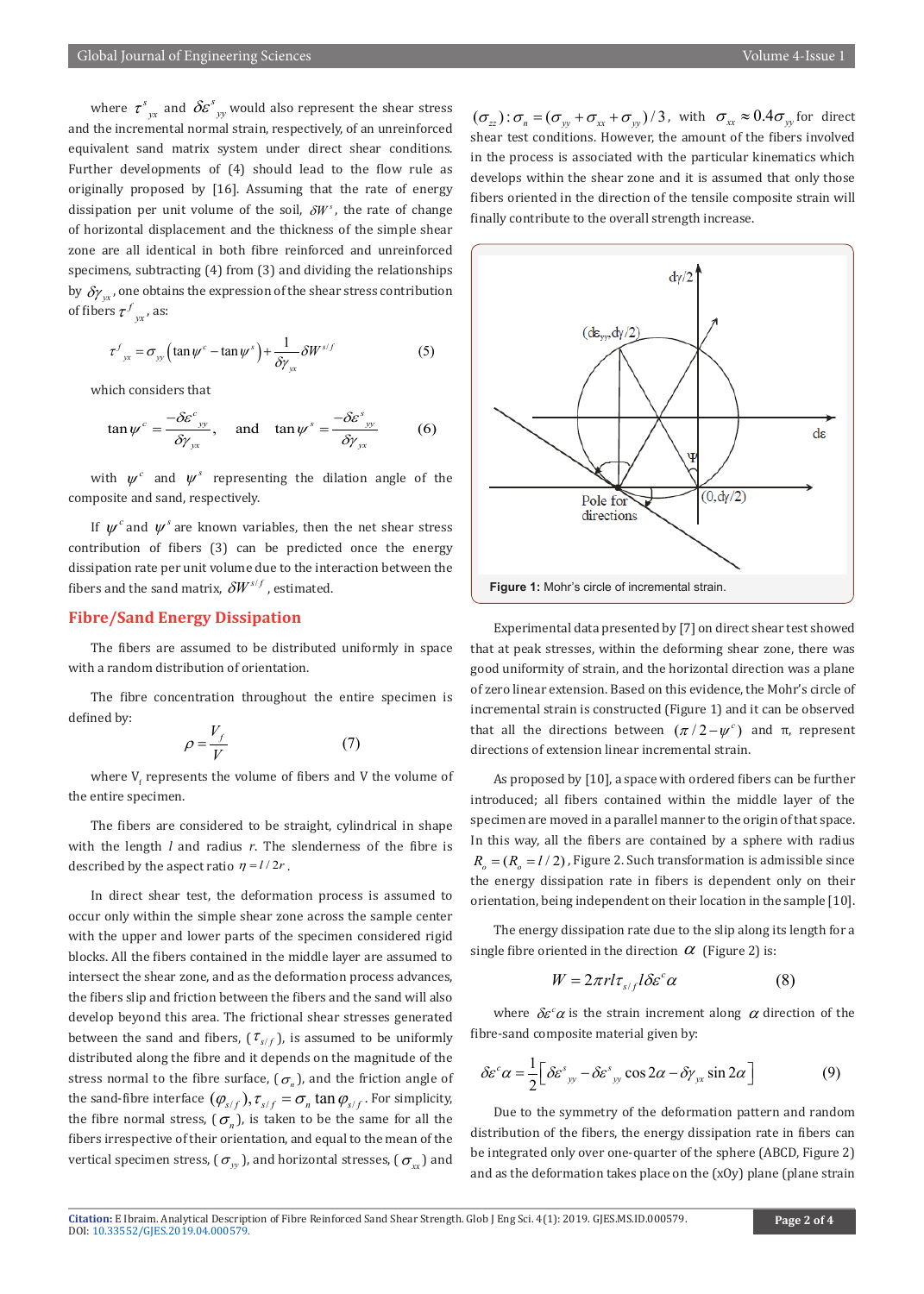deformation), for those fibers located on this vertical plane, *l* in (8) will be equal to Ro while for all the other fibers, a reduced fibre length with  $\sin\gamma$  (Figure 2) will apply, in which case (8) becomes:

$$
W = 2\pi r R_o^2 \sin^2 \gamma \tau_{s/f} l \delta \varepsilon^c \alpha \tag{10}
$$



As the number of fibers per unit volume of composite is  $\rho/\pi r^2 l$ , the energy dissipation rate in fibers per unit volume of the composite is:

$$
\delta W^{s/f} = \frac{1}{\nu} \int_{\nu} w \frac{\rho}{\pi r^2 l} dv \tag{11}
$$

With the infinitesimal volume  $dV = 1/3R_o dS$  (Figure 2 and given notations), and considering (9), (10) and the fact that the regions of fibers in tension and compression are separated by the plane (AOC) of inclination  $\alpha = \pi / 2 - \psi^c$  (Figure 2), the integration in (11) is performed only over the fibers subjected to tension:

$$
\delta W^{s/f} = \frac{1}{\frac{\pi R_o^3}{3}} \int_s 2\pi r (R_o \sin \gamma)^2 \sigma_n \tan \phi_{s/f} \delta \varepsilon^c_{\alpha} \frac{\rho}{\pi r^2 l} \frac{1}{3} R_o dS
$$

$$
=\frac{1}{\pi R_o^3} \int_0^{\pi/2} \int_{\frac{\pi}{2}v^c}^{\pi} 2\pi r (R_o \sin \gamma)^2 \sigma_n \tan \phi_{s/f} \frac{1}{2} \left[ \delta \varepsilon^c_{y} - \delta \varepsilon^c_{y} \cos 2\alpha - \delta \gamma_{yx} \sin 2\alpha \right] \frac{\rho}{\pi r^2 I} \frac{1}{3} R_s^3 \sin \gamma \, dy \, d\alpha \tag{12}
$$

to obtain:

$$
\delta W^{s/f} = \frac{1}{3} \eta \rho \sigma_n \tan \phi_{s/f} \delta \gamma_{yx} \left[ \frac{1}{2\pi} (1 + \cos 2\psi^c) - \left( \frac{1}{2} + \frac{\psi^c}{\pi} + \frac{1}{2\pi} \sin 2\psi^c \right) \tan \psi^c \right] \tag{13}
$$

Introducing (13) into (5), the final expression of the shear strength increases due to the contribution of fibers becomes:

$$
\tau_{yx}^f = \sigma_{yy} (\tan \psi^c - \tan \psi^s) + \frac{1}{3} \eta \rho \sigma_n \tan \phi_{s/f} F \qquad (14)
$$

where

$$
F = \frac{1}{2\pi} (1 + \cos 2\psi^c) - \left( \frac{1}{2} + \frac{\psi^c}{\pi} + \frac{1}{2\pi} \sin 2\psi^c \right) \tan \psi^c
$$
 (15)

#### **Results**

The results provided by relationship (14) are compared with the experimental direct shear data by [5] in Figure 3. Information on sand type, fibers (polypropylene *l* = 35 mm, r = 0.05mm), test conditions including normal stress,  $\sigma_w$ , fibre concentration are given in [5]. Values of  $\psi^c$  and  $\psi^s$  have been considered based on the experimental test results. The friction angle of the sandfibre interface,  $\phi_{s/f}$  was assumed to be 18°. As can be observed, the agreement between the experimental results and the values predicted by the model is satisfactory.



### **Conclusion**

An analytical model for fibre reinforced sand peak shear strength in direct shear test conditions has been presented based on an energy-based homogenization technique. The simulated results are in a good agreement

with the experimental results obtained in direct shear tests on sand reinforced with polypropylene fibers. While these developments consider the fibre orientation as randomly distributed, further improvements can be considered in a future work by introducing a fibre orientation function as proposed by [15-18].

## **Acknowledgment**

None.

## **Conflict of Interest**

No conflict of interest.

#### **References**

- 1. [Al Refeai TO \(1991\) Behaviour of granular soils reinforced with discrete](https://www.sciencedirect.com/science/article/abs/pii/026611449190009L) [randomly oriented inclusions. Geotexiles and Geomembranes 10\(4\):](https://www.sciencedirect.com/science/article/abs/pii/026611449190009L) [319-333.](https://www.sciencedirect.com/science/article/abs/pii/026611449190009L)
- 2. [Maher MH, Ho YC \(1994\) Mechanical properties of kaolinite/fiber soil](https://ascelibrary.org/doi/abs/10.1061/%28ASCE%290733-9410%281994%29120%3A8%281381%29) [composite. Journal of Geotechnical Engineering Division, ASCE 120\(8\):](https://ascelibrary.org/doi/abs/10.1061/%28ASCE%290733-9410%281994%29120%3A8%281381%29) [1381–1393.](https://ascelibrary.org/doi/abs/10.1061/%28ASCE%290733-9410%281994%29120%3A8%281381%29)